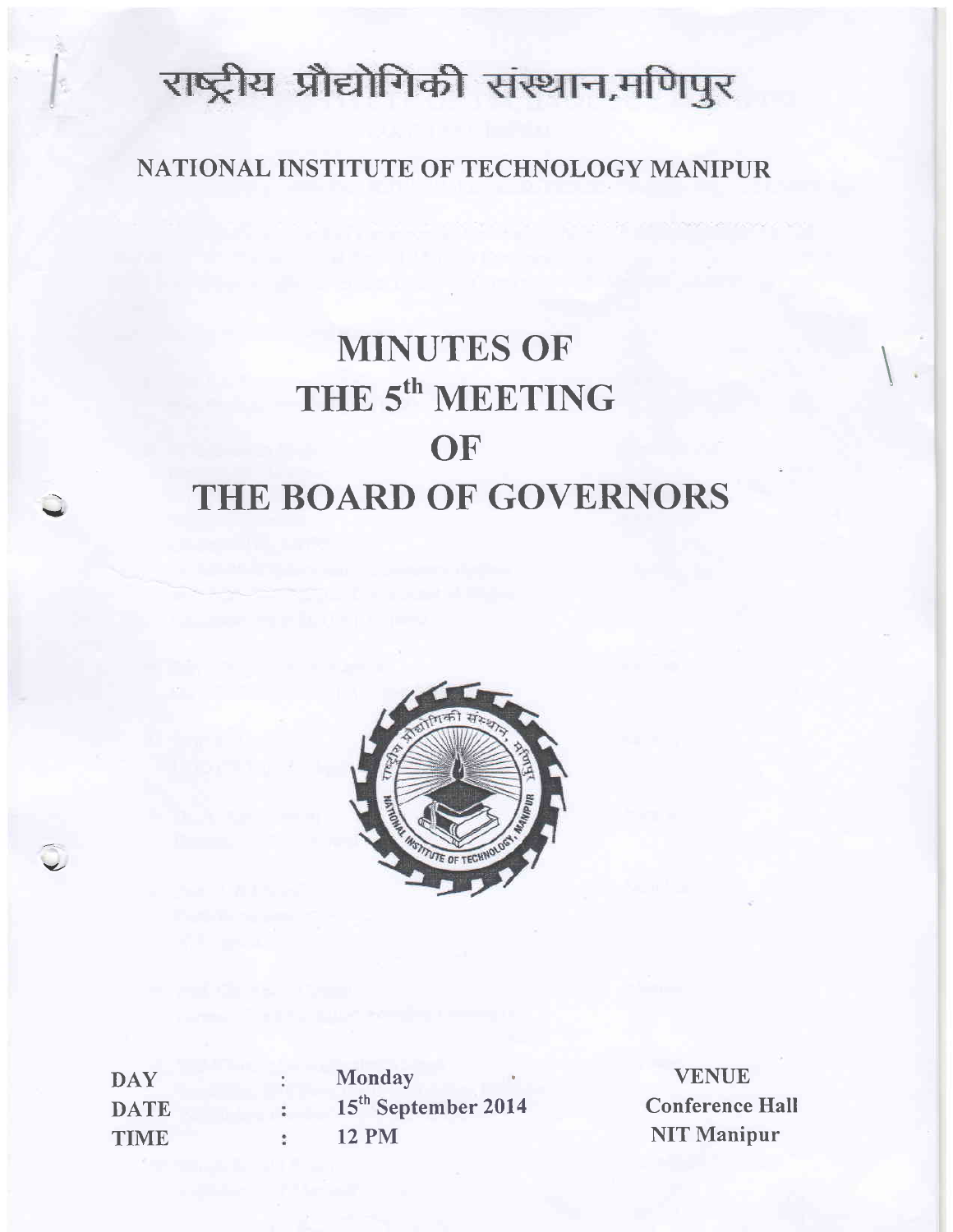# NATIONAL INSTITUTE OF TECHNOLOGY MANIPUR

TAKYELPAT, IMPHAL

#### MINUTES OF THE 5th MEETING OF THE BOARD OF GOVERNORS HELD ON 15th SEPTEMBER 2014

The 5<sup>th</sup> meeting of the Board of Governors of National Institute of Technology Manipur was held on 15<sup>th</sup> September 2014 at the NIT Manipur Conference Hall.

Prof. Y.S. Rajan, Chairman of the Board of Governors, NIT Manipur presided over the meeting.

The following members were present:

Av

| 修                                  | Prof. Y.S. Rajan                                | Chairman             |
|------------------------------------|-------------------------------------------------|----------------------|
|                                    | Hon. Distinguished Professor, ISRO              |                      |
|                                    | Dr. S. Birendra Singh                           | Ex-officio Member    |
|                                    | Director, NIT Manipur                           |                      |
| ÷.                                 | Shri R. Srinivasan                              | Member               |
|                                    | Director (TE), MHRD                             |                      |
|                                    | On behalf of Additional /Jt. Secretary dealing  |                      |
|                                    | with Technical Section, Department of Higher    |                      |
|                                    | Education, MHRD, Govt. of India                 |                      |
|                                    | Shri L.Brijendra Kr. Kashyap                    | Member               |
|                                    | On behalf of Financial Advisor, MHRD            |                      |
| $\Phi_{\mu\nu}^{\Psi_{\mu\nu}}$    | Prof. K.P. Ghatak                               | Member               |
|                                    | HOD (ECE), NIT Agartala                         |                      |
|                                    |                                                 |                      |
| $\Phi_{\mathcal{A}}^{\Psi_{\Phi}}$ | Dr. A. Amudeswari                               | Member               |
|                                    | Director, CICS, Chennai                         |                      |
|                                    |                                                 |                      |
|                                    | Prof. A.K.Ghosal                                | Member               |
|                                    | Dean (Academic)                                 |                      |
|                                    | NIT Agartala                                    |                      |
|                                    | Prof. Ch. Amuba Singh                           | Member               |
|                                    | Former Vice Chancellor, Manipur University      |                      |
|                                    |                                                 |                      |
|                                    | Shri Khumanthem Devabrata Singh                 | Member               |
|                                    | Proprietor, M/s Deva Bamboo & Allied Industries |                      |
|                                    | Nominated member, Govt. of Manipur              |                      |
| o e                                | Shri R.K.Lalit Singh                            | Ex-officio Secretary |
|                                    | Registrar, NIT Manipur                          |                      |

 $\overline{a}$ 

 $r$   $\approx$   $\sim$  )  $\frac{1}{2}$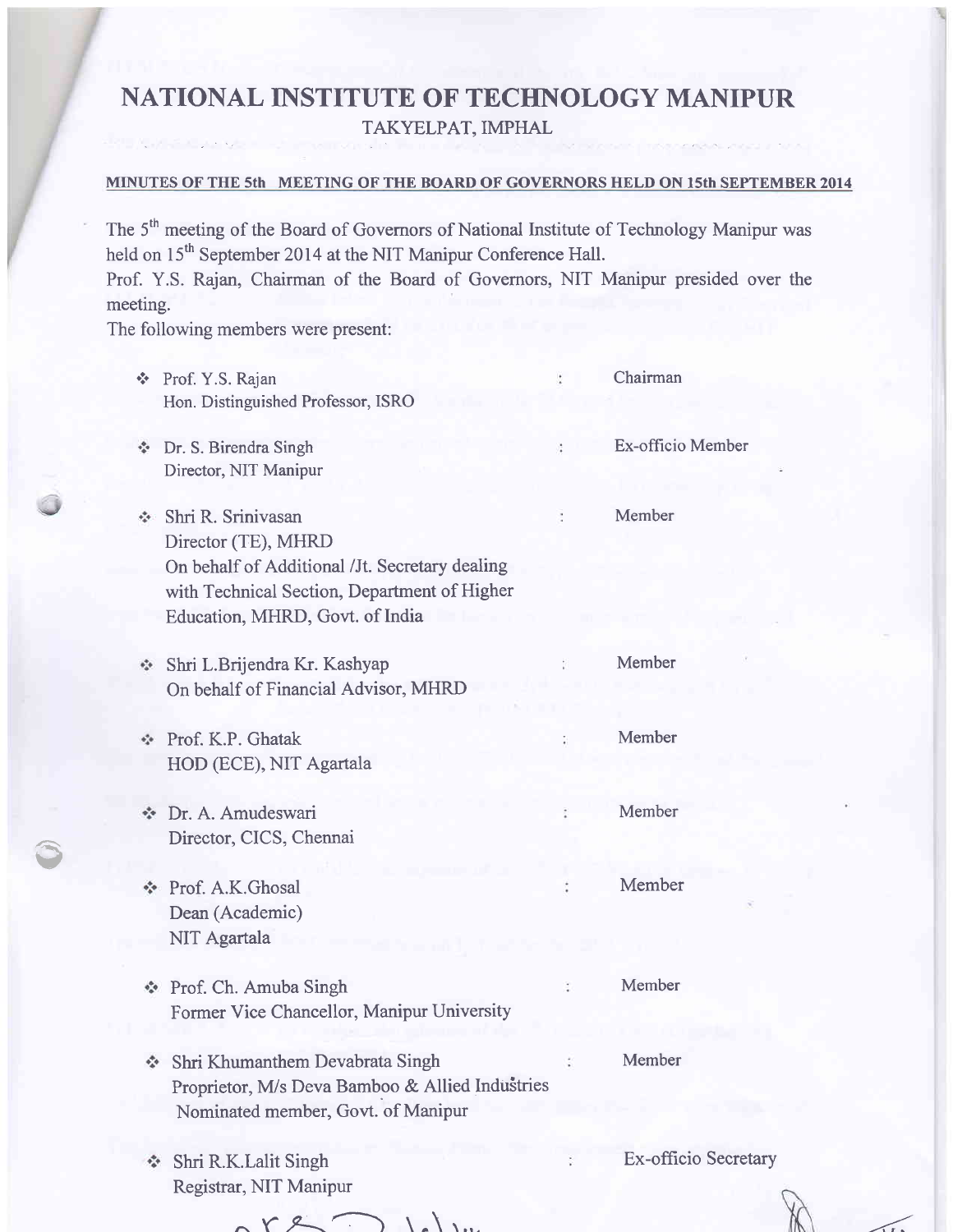#### ITEM NO. 5.1: Confirmation of the Minutes of the 4th BOG Meeting held on  $21<sup>st</sup>$ Feb 2014

The minutes of the  $4<sup>th</sup>$  Meeting of the BOG held on 21<sup>st</sup> Feb 2014 at the Conference Hall of NIT Manipur Temporary Campus was circulated to all the members and no comments were received. The minutes is confirmed.

### ITEM NO.5.2: Action taken on the decision of the Fourth meeting of the Board of Governors held on 21st Feb 2014 in the conference Hall of NIT Manipur

The actions taken on the resolutions of 4<sup>th</sup> Meeting of the BOG held on 21st Feb. 2014 have been noted in general with the observation noted on the following items:

Item No. 4.8: All 12+1 (WL) Assistant Professors have joined NIT Manipur in various departments.

Item No. 4.1 1: The Building and Works Committee (BWC) have been reconstituted.

g,

 $\ddot{\phantom{0}}$ 

Item No. 4.12: Four Tier Flexible Structure for faculty have been adopted and implemented.

### **ITEM NO. 5.3:** To consider the minutes of the 3rd Senate meeting held on  $27<sup>th</sup>$ June 2014 at Conference Hall of NIT Manipur

The minutes of the  $3<sup>rd</sup>$  Senate meeting held on  $27<sup>th</sup>$  June 2014 was circulated and there was no comments from the members and so the minutes is confirmed and BOG noted it.

ITEM NO. 5.4: To consider the minutes of the  $5<sup>th</sup> BWC$  Meeting held on  $12<sup>th</sup>$  Sept 2014

The minutes of the 5<sup>th</sup> BWC Meeting held on 12th September 2014 is noted.

### ITEM NO.  $5.5$ : To consider the minutes of the  $5<sup>th</sup>$  Finance Committee held on 15<sup>th</sup> Sept 2014.

The Minutes of the 5<sup>th</sup> Finance Committee held on 15th September 2014 were considered.

The decisions / recommendations by Finance Committee given therein were approved.

 $\sqrt{1}$ 

S?d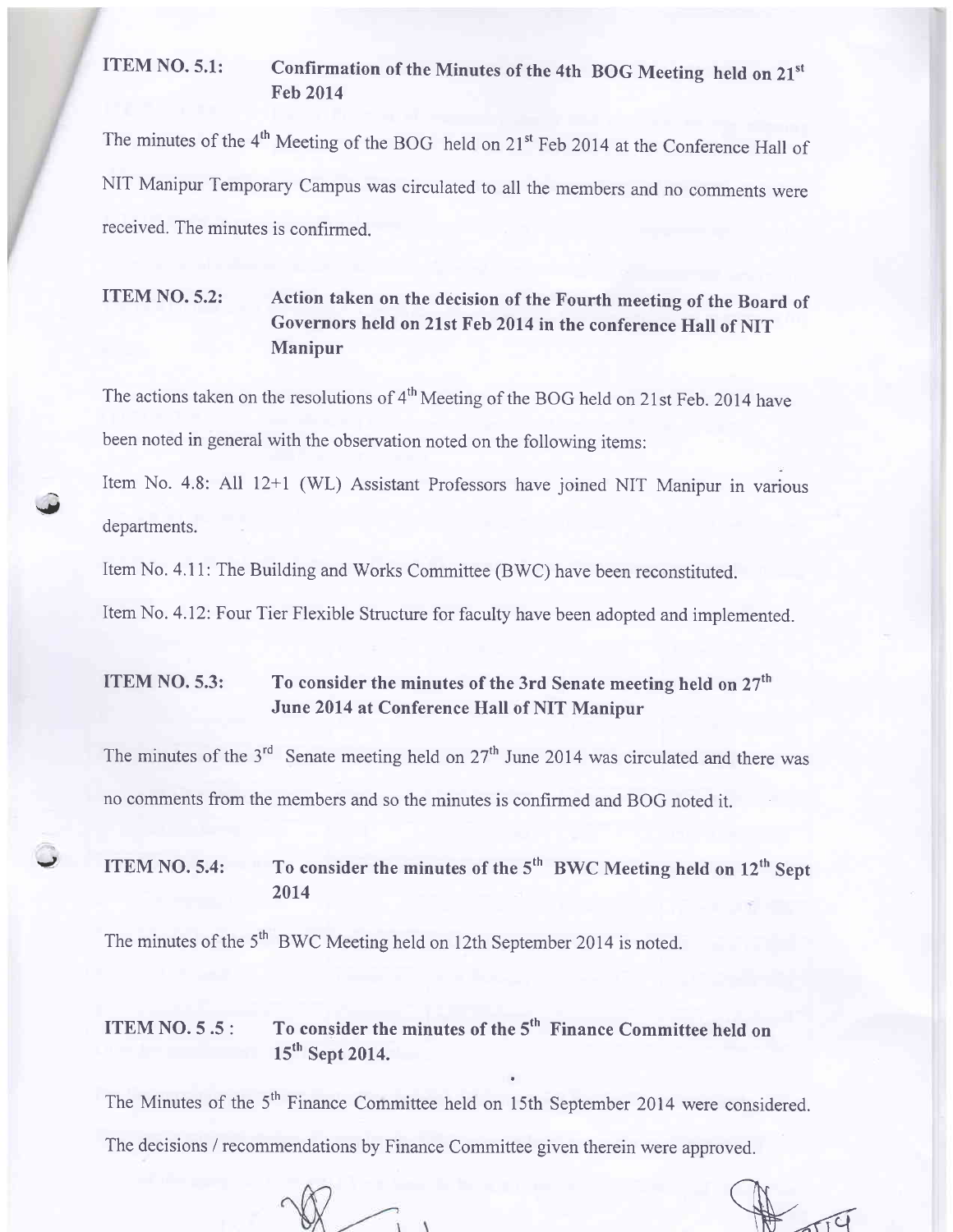### ITEM NO. 5.6: Latest Position of unspent balance and progress on the ongoing projects

The committee was apprised that the status of unspent balance (Plan) of the Institute is Rs,. <sup>I</sup>i 10'00 lakhs as on 0l/0912014. Finance committee had made a few observations about the presentation of information and about the treatment of non-recurring and recurring separately. The BoG noted what the Finance Committee has suggested, and desired NITM to adopt it for future.

### ITEM NO. 5.7: Ratification of the appointment of Associate Professor and Assistant Professors

The list of recommended candidates by the Selection committee was placed before the BOG(Annexure 5.6 of Agenda). The BOG approved the appointment of the following persons

| SI.        | Name                    | Department | Designation     | Category   | <b>Basic Pay</b> |
|------------|-------------------------|------------|-----------------|------------|------------------|
| No.        |                         |            |                 |            |                  |
| 1.         | Dr. Joymala Moirangthem | <b>EEE</b> | Asst. Professor | General    | PB3+AGP of 7000  |
| 2.         | Dr. P. Albino Kumar     | Civil      | Asst. Professor | General    | PB3+AGP of 8000  |
| 3.         | Dr. Oinam Bakimchandra  | Civil      | Asst. Professor | General    | PB3+ AGP of 7000 |
| 4.         | Dr. Ng. Romeji Singh    | Civil      | Asst. Professor | OBC        | PB3+AGP of 6000  |
| 5.         | Dr. Anil Kumar Birru    | Mechanical | Asst. Professor | General    | PB3+ AGP of 7000 |
| 6.         | Dr. Mamata Maisnam      | Physics    | Asst. Professor | <b>OBC</b> | PB3+ AGP of 7000 |
| 7.         | Dr. M. Rakesh Singh     | Physics    | Asst. Professor | <b>SC</b>  | PB3+ AGP of 7000 |
| 8.         | Dr. Mithun Roy          | Chemistry  | Asst. Professor | General    | PB3+ AGP of 7000 |
| 9.         | Dr. Sukanta Mandal      | Chemistry  | Asst. Professor | General    | PB3+ AGP of 7000 |
| $\cap$ cc. | $\sim$                  |            |                 |            |                  |

Offer for appointment may be given to them.

 $\checkmark$ 

For the appointment of the four other persons recommended by the Committee and whose PhD was in advance stages of completion, BOG approved subject to the condition that if they successfully complete their PhD Viva Voce or have a University notification of completion  $\bigcap$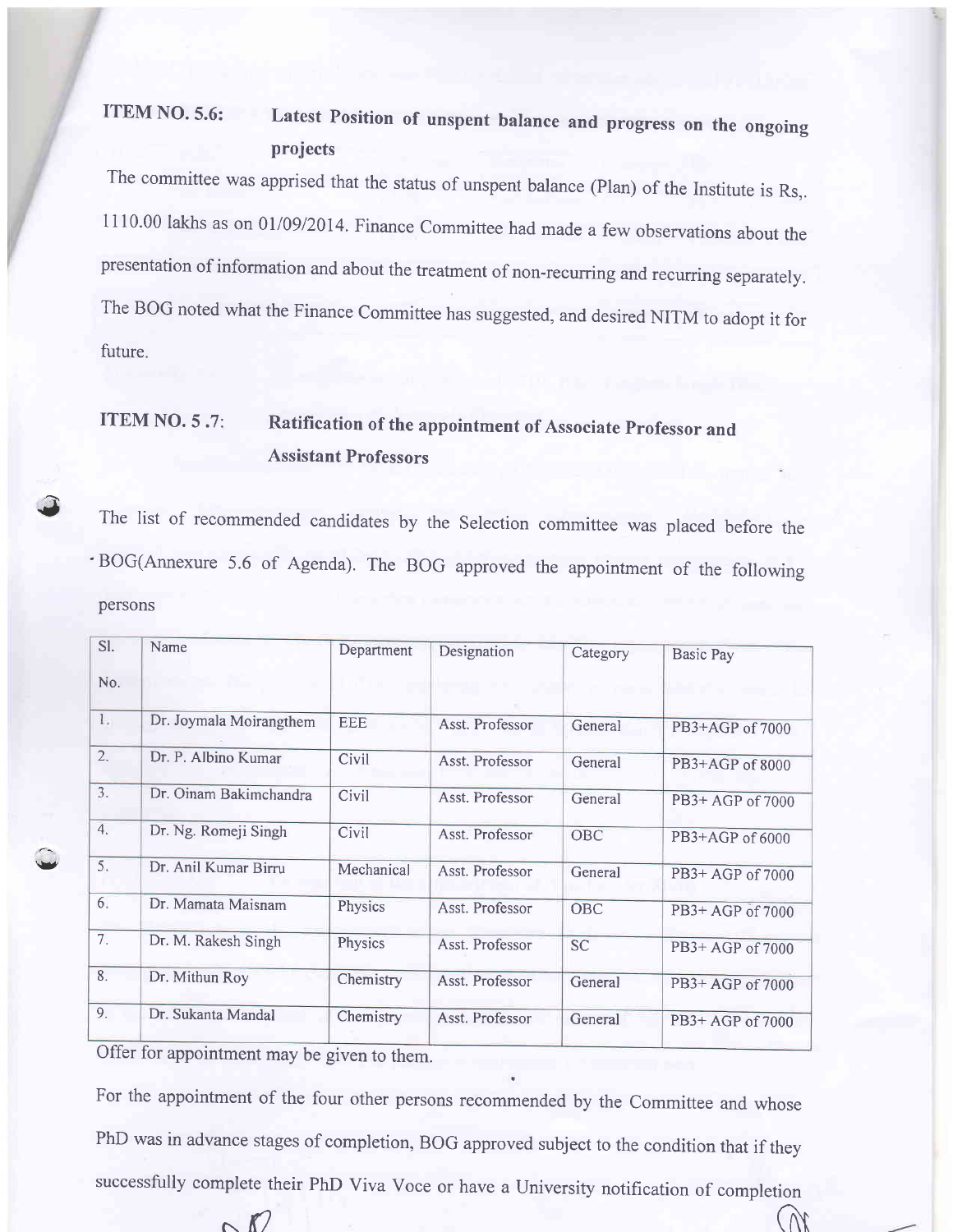of all PhD formalities within (1) one year from the date of Advertisement i.e No.NITM.1/(2a-Estt)/MP/REG/2014/1502 dated 26/02/2014. The persons under this category are:

| Sl. No.          | Name                     |            |                 |           |                 |  |
|------------------|--------------------------|------------|-----------------|-----------|-----------------|--|
|                  |                          | Department | Designation     | Category  | Basic Pay       |  |
| l si             | Mr. Kanan T              | <b>EEE</b> |                 |           |                 |  |
|                  |                          |            | Asst. Professor | <b>SC</b> | PB3+AGP of 6000 |  |
| 2.               | Mr. Suraj Sharma         | <b>CSE</b> |                 |           |                 |  |
|                  |                          |            | Asst. professor | General   | PB3+AGP of 6000 |  |
| 3.               | Ms. Y. Jina Chanu        | <b>CSE</b> |                 |           |                 |  |
|                  |                          |            | Asst. professor | OBC       | PB3+AGP of 6000 |  |
| $\overline{4}$ . | Ms. Chitralekha Ngangbam | <b>ECE</b> |                 |           |                 |  |
|                  |                          |            | Asst. Professor | General   | PB3+AGP of 6000 |  |
|                  |                          |            |                 |           |                 |  |

# TTEM NO.5.8: To consider the appointment of Dr. Kh. Manglem Singh, Dean (Academic) as Associate professor

Dr. Kh. Manglem Singh currently Dean (Academic) on deputation from NIELIT, Imphal had appeared for interview against the open advertisement  $No.NITM. 1/(2a-$ Estt)/MP/REG/2014/1502 dated 26/02/2014. After considering various requirements of 4 -Tier system, the duly appointed Selection Committee has recommended him for appointment as Associate Professor. The BOG members discussed in detail the requirements given in the Advertisement. The practice of IITs considering Joint guides as equal was also noted. In addition noting the HRD circular F.No.33-9/2011-TS. III,MHRD, dated 23/08/2013, BOG approved his appointment as Associate Professor as recommended by the Selection committee.

# ITEM No. 5.9: Ratification of the appointment of Non-Faculty Staffs

The Board ratified the appointment of an Executive Engineer, a Sports officer, <sup>a</sup> Stenographer and a Technician/Lab. Assistant/Work Assistant based on the recommendation of the selection committee of the interviews held in the month of July 2014 which was approved by the Chairman, BOG. The persons recommended for selection were :

 $\mathcal{C}$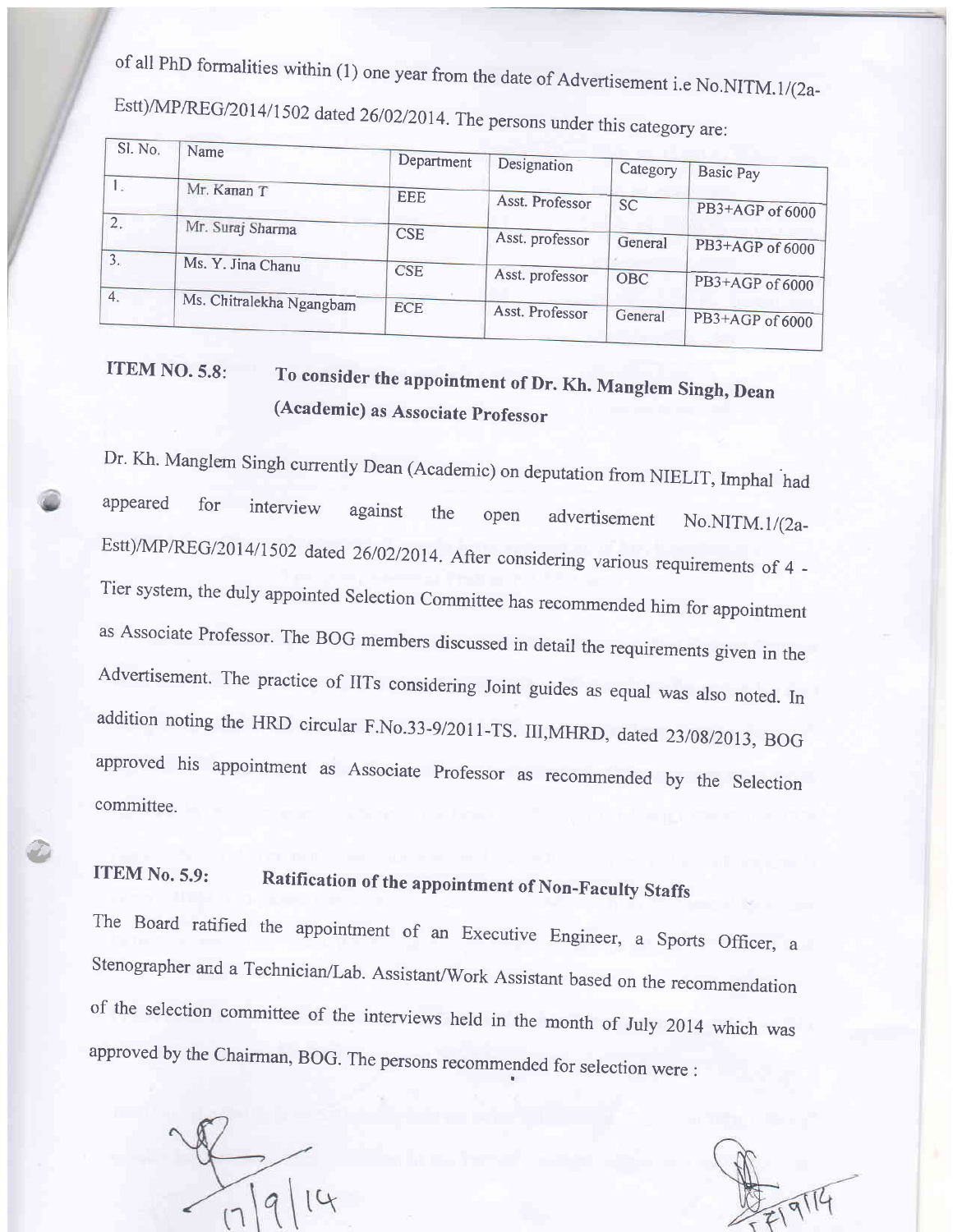| SI.<br>No.       | Name                  | Designation                                    | Category  | <b>Basic Pay</b>                                             |
|------------------|-----------------------|------------------------------------------------|-----------|--------------------------------------------------------------|
| 1.               | Samarjit Singh        | Executive<br>Engineer                          | OBC       | PB-3(Rs 15,600-Rs 39,100) with<br>grade pay of Rs. 6600/-    |
| $\overline{2}$ . | Kh. Thangkin          | <b>Sports Officer</b>                          | <b>ST</b> | PB-3(Rs 15,000-Rs 39,100) with<br>grade pay of Rs. 6600/-    |
| $\overline{3}$ . | Thingujam Robita Devi | Stenographer                                   | <b>SC</b> | PB-1(Rs. 5,200-Rs. 20,200) with<br>Grade pay of Rs. 2,400    |
| 4.               | Robert Okram          | Technician/Lab.<br>Assistant/Work<br>Assistant | General   | PB-1(Rs. 5,200-Rs. 20,200)<br>with<br>Grade pay of Rs. 2,000 |

### ITEM NO. 5.10: To consider the study leave application of Mr. Khelchandra Thongam, Assistant Professor, CSE Dept

Mr. Khelchandra Thongam, Asst. Professor, CSE Department appointed on Regular-Contract basis had applied for study leave from  $21<sup>st</sup>$  April 2014 to 9<sup>th</sup> July 2014 for giving his PhD dissertation exam in the University of Aizu, Japan. He was granted leave (station) from  $15<sup>th</sup>$ April to 14<sup>th</sup> August 2014. The disbursement of his salary and allowances was subjected to approval by the competent Authority vide Order No.NITM.1/(11-Estt)LL/Staff/2014-1729 dated 30/04/2014. The matter was discussed and the BOG approved to pay him applicable salary. NITM is to ensure that he does not draw any allowances from Japanese side; in case he receives some allowances, that amount may be deducted from the salary.

v

### ITEM No.5.11: Ratification of the Trainee Teacher Scheme recommended by NIT Council

The Council of NITs in its  $5<sup>th</sup>$  meeting held on 14/09/2012 and the Council of IITs in its 46<sup>th</sup> meeting has approved implementation of the Trainee Teachers Scheme and accordingly the

 $\mathcal{D}$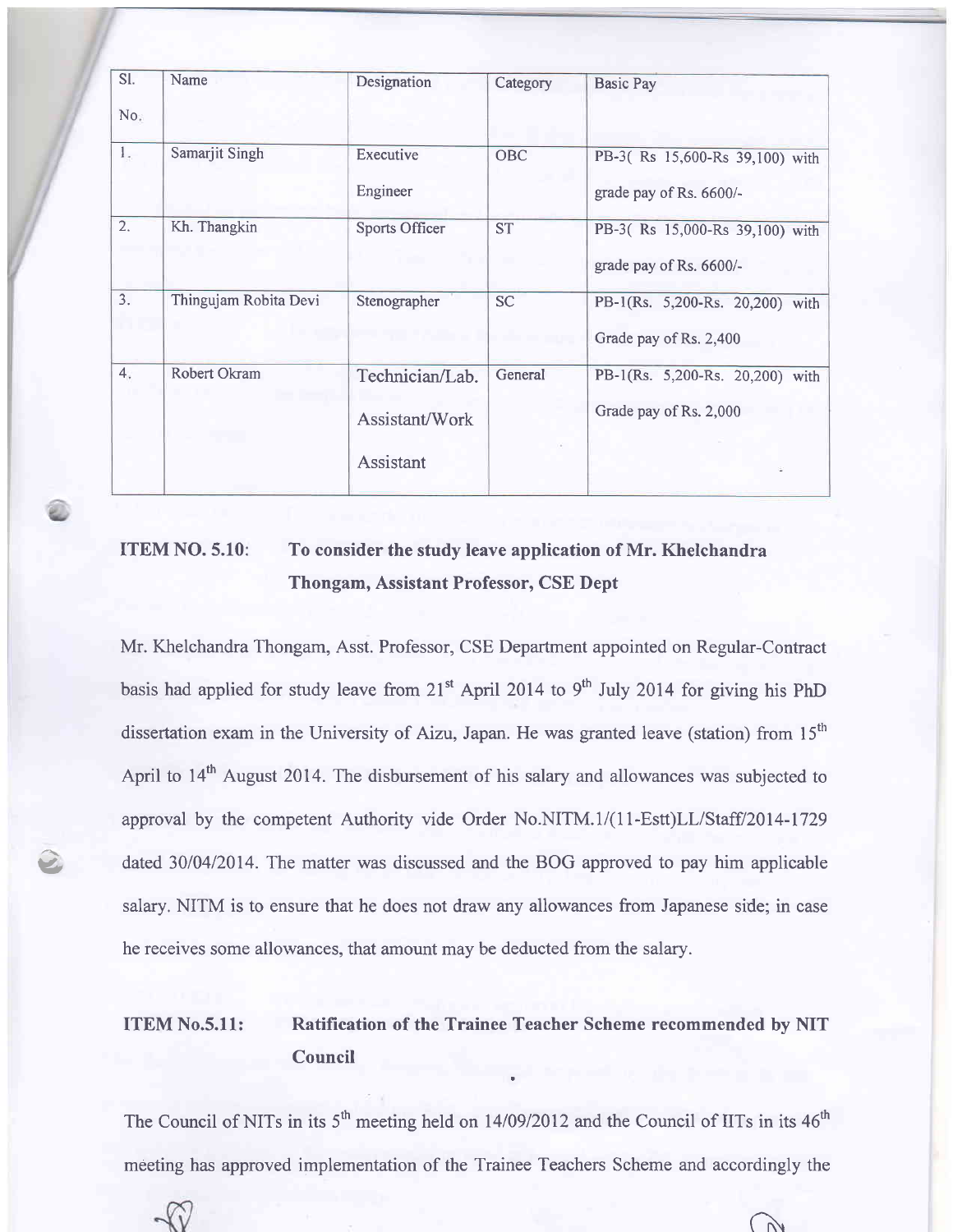scheme has been implemented in National Institutes of Technology( NITs) from the academic year 2013-2014. The scheme has been implemented by NIT Manipur from academic session 2014-15. One candidate has been enrolled for M.Tech  $& PhD$  under this scheme in IIT Guwahati. The matter has been considered and approved by Finance Committee. The BOG discussed the matter and ratified the Trainee Teacher Scheme recommended by NIT council.

# ITEM No.5.12: To approve the revised fee structure for various programmes

The BOG approved the revised fee structure for various programmes as it is in line with the MHRD directives.

## ITEM No.5.13: To consider the proposal for sharing of consultancy charges in line of IIT Guwahati

The BoG approved the proposal for revenue sharing for consultancy work taken up by faculty in line with that of IIT Guwahati. In IIT Guwahati, the share of the faculty is 70 % and the Institute's share is 30%. Finance committee had approved of it earlier.

# ITEM No. 5.14: DPR for setting up of IIEC at NIT Manipur

e

 $\sim$ 

The DPR for IIEC centre was prepared and presented in the Finance Committee and BOG. The BOG approved for setting up of IIEC centre at NIT Manipur without any additionalbudget, at this stage.

# ITEM NO.5.15: To consider administrative approval for various construction works proposed by the Institute

The Board approved the various construction works proposed by the Institute in the permanent campus recommended by the BWC and Finance Committee. BOG also desired that in future reporting of the works should be done as pointed out by FC, so that at a later stage, prioritisation can be done easilv.

 $\pi i$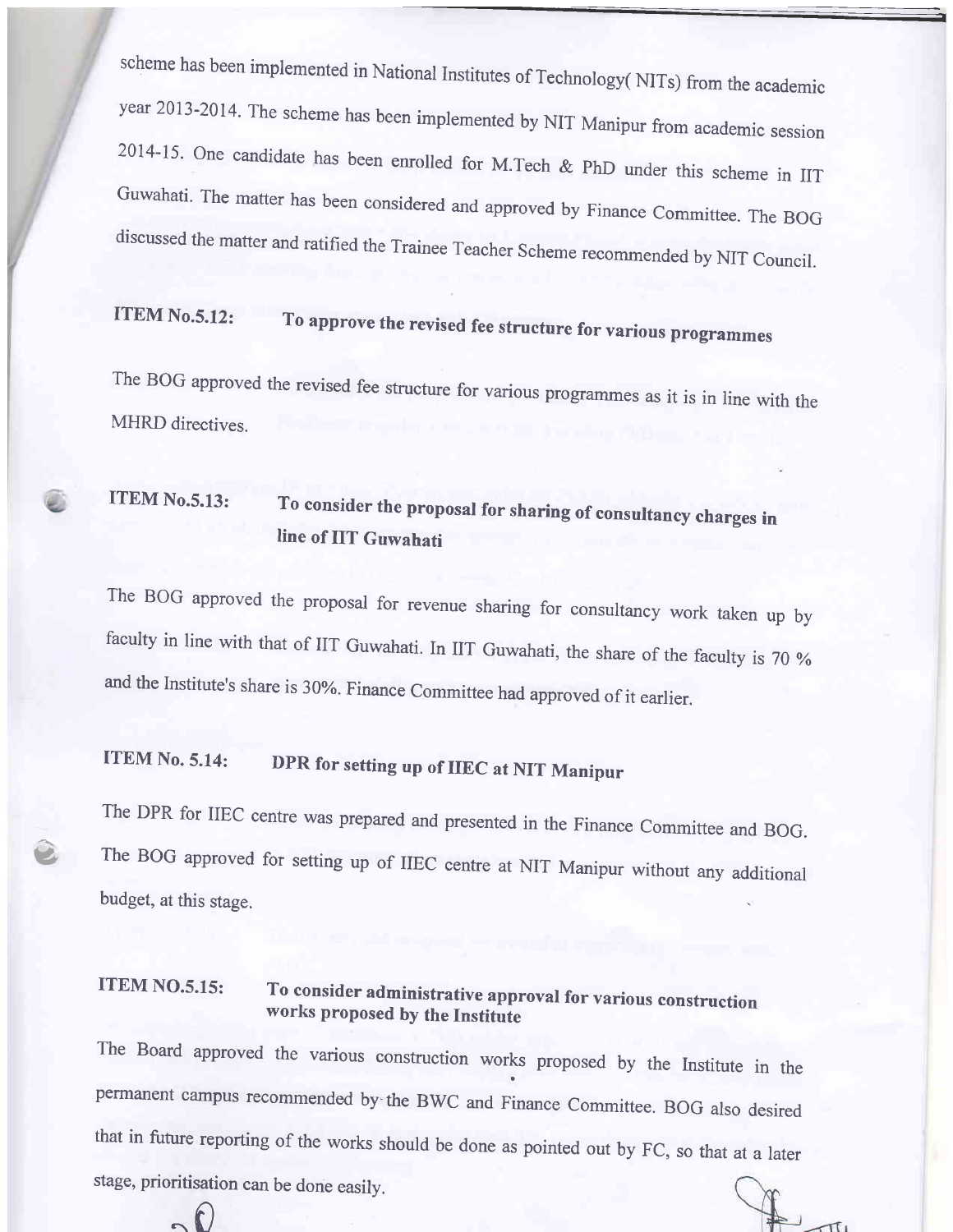# ITEM No.5.16: To consider the proposal for project guidelines

The BOG after thorough discussion and deliberation recommended to place the matter again in the next BoG meeting, highlighting the practices followed by other NITs and specific differences if any, after it is examined by a Sub-committee.

## ITEM No. 5.17: To consider the proposal for providing Travel support to Assistant Professor (regular-contract) for pursuing phD in other Institute

In line with Annexure IV of Model Recruitment Rules for Faculty of NITs - 3 Tier System, para. No. 24 of MHRD, the BOG approved to provide travel support to Assistant professor (Regular-contract) for pursuing phD in other Institute by NIT Manipur.

## ITEM No. 5.18: To consider the proposal for grant of one month leave for lady contractual staff for delivery of one child.

The item was dropped.

**ITEM No. 5.19:** Issues pertaining to temporary pony breeding and rearing centre at NIT Manipur permanent campus

Noted.

q

ITEM NO.5.20: To consider the proposal for award of increment to faculty with PhD

The matter regarding grant of increment to PhD holder with AGP of 7000 was discussed in detail. It was pointed out that since faculty with AGP of 6000 was paid two increments under 3-Tier flexible system, they are found drawing higher pay than faculty with AGp of 7000. The anomaly was shown to MHRD representative also. The Board decided that the matter be referred to MHRD for further clarification.

 $\sqrt{6}$